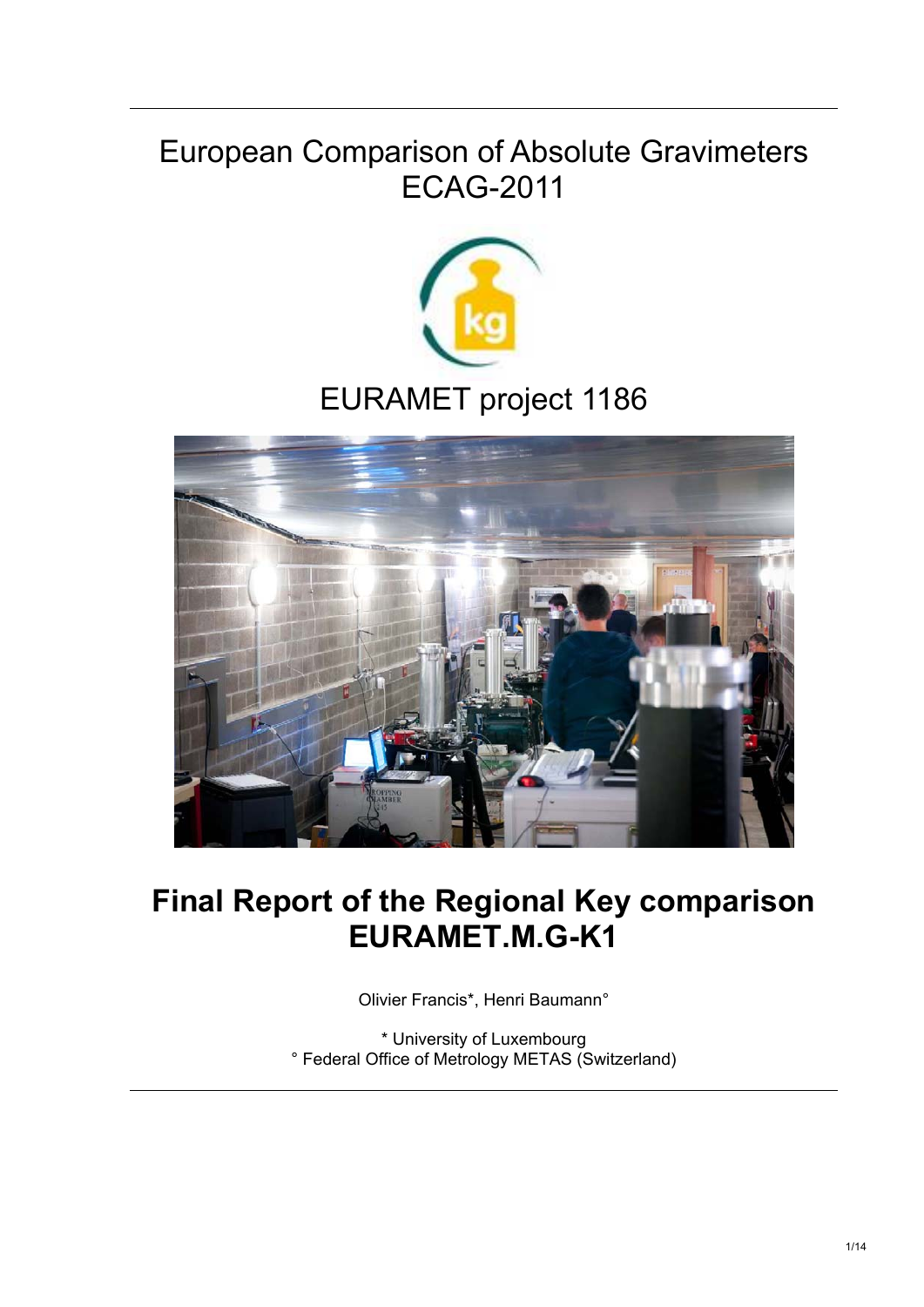#### **Participants**

| #              | Country               | <b>Institution</b>                                                                  | Gravimeter | Name                                                                                                 |
|----------------|-----------------------|-------------------------------------------------------------------------------------|------------|------------------------------------------------------------------------------------------------------|
| 1              | Australia             | Geoscience Australia                                                                | FG5-237    | Nicolas Dando<br>Ray Tracey                                                                          |
| $\overline{2}$ | Austria               | Federal Office of Metrology and<br>Surveying (BEV)                                  | $FG5-242$  | Christian Ullrich                                                                                    |
| 3              | Belgium               | Royal Observatory of Belgium                                                        | FG5-202    | Stefaan Castelein                                                                                    |
| 4              | China                 | <b>Tsinghua University</b>                                                          | T1         | Hu Hua<br>Wu Kang                                                                                    |
| 5              | China                 | Institute of Seismology, China<br>Earthquake Administration, Wuhan                  | FG5-232    | Shen Chongyang<br>Xuan Songbo<br>Tan Hongbo<br>Li Zhengyuan                                          |
| 6              | <b>Czech Republic</b> | Research Institute of Geodesy,<br>Topography and Cartography                        | FG5-215    | Vojtech Pálinkás<br>Jakub Kostelecký                                                                 |
| 7              | Finland               | Finnish Geodetic Institute                                                          | FG5-221    | Jaakko Mäkinen<br>Jyri Näränen                                                                       |
| 8              | France                | LNE-SYRTE                                                                           | CAG-1      | Sébastien Merlet<br><b>Tristan Farah</b><br><b>Christine Guerlin</b><br>Franck Pereira Dos<br>Santos |
| 9              | France                | Université de Montpellier 2                                                         | FG5-228    | Nicolas Le Moigne<br>Cédric Champollion<br>Sabrina Deville                                           |
| 10             | Germany               | Leibniz Universität Hannover                                                        | FG5-220    | Ludger Timmen                                                                                        |
| 11             | Germany               | Federal Agency for Cartography<br>and Geodesy (BKG)                                 | FG5-301    | <b>Reinhard Falk</b><br><b>Herbert Wilmes</b>                                                        |
| 12             | Italy                 | ASI (Agenzia Spaziale Italiana)                                                     | FG5-218    | Domenico lacovone<br>Francesco Baccaro                                                               |
| 13             | Italy                 | <b>INRIM-Istituto Nazionale di</b><br>Ricerca Metrologica                           | IMGC-02    | Alessandro Germak<br>Emanuele Biolcati                                                               |
| 14             | Luxembourg            | University of Luxembourg                                                            | FG5X-216   | <b>Olivier Francis</b><br>Gilbert Klein                                                              |
| 15             | Poland                | Institute of Geodesy and Car-<br>tography                                           | A10-020    | Jan Krynski<br>Marcin Sekowski                                                                       |
| 16             | Poland                | Warsaw University of Technol-<br>ogy                                                | FG5-230    | <b>Tomasz Olszak</b><br>Andrzej Pachuta                                                              |
| 17             | Sweden                | Lantmäteriet - the Swedish<br>mapping, cadastral and land<br>registration authority | FG5-233    | Jonas Agren<br>Andreas Engfeldt                                                                      |
| 18             | Switzerland           | Metas                                                                               | FG5-209    | Henri Baumann                                                                                        |
| 19             | The Nether-<br>lands  | Delft University of Technology                                                      | FG5-234    | René Reudink<br>Pedro Inacio                                                                         |
| 20             | United Kingdom        | National Oceanography Centre<br>– Liverpool                                         | FG5-103    | Daniel McLaughlin<br>Geoff Shannon                                                                   |
| 21             | <b>USA</b>            | National Geodetic Survey                                                            | FG5-102    | Marc Eckl<br><b>Tim Wilkins</b>                                                                      |
| 22             | <b>USA</b>            | Micro-gLaCoste                                                                      | FG5X-302   | Derek van Westrum<br>Ryan Billson                                                                    |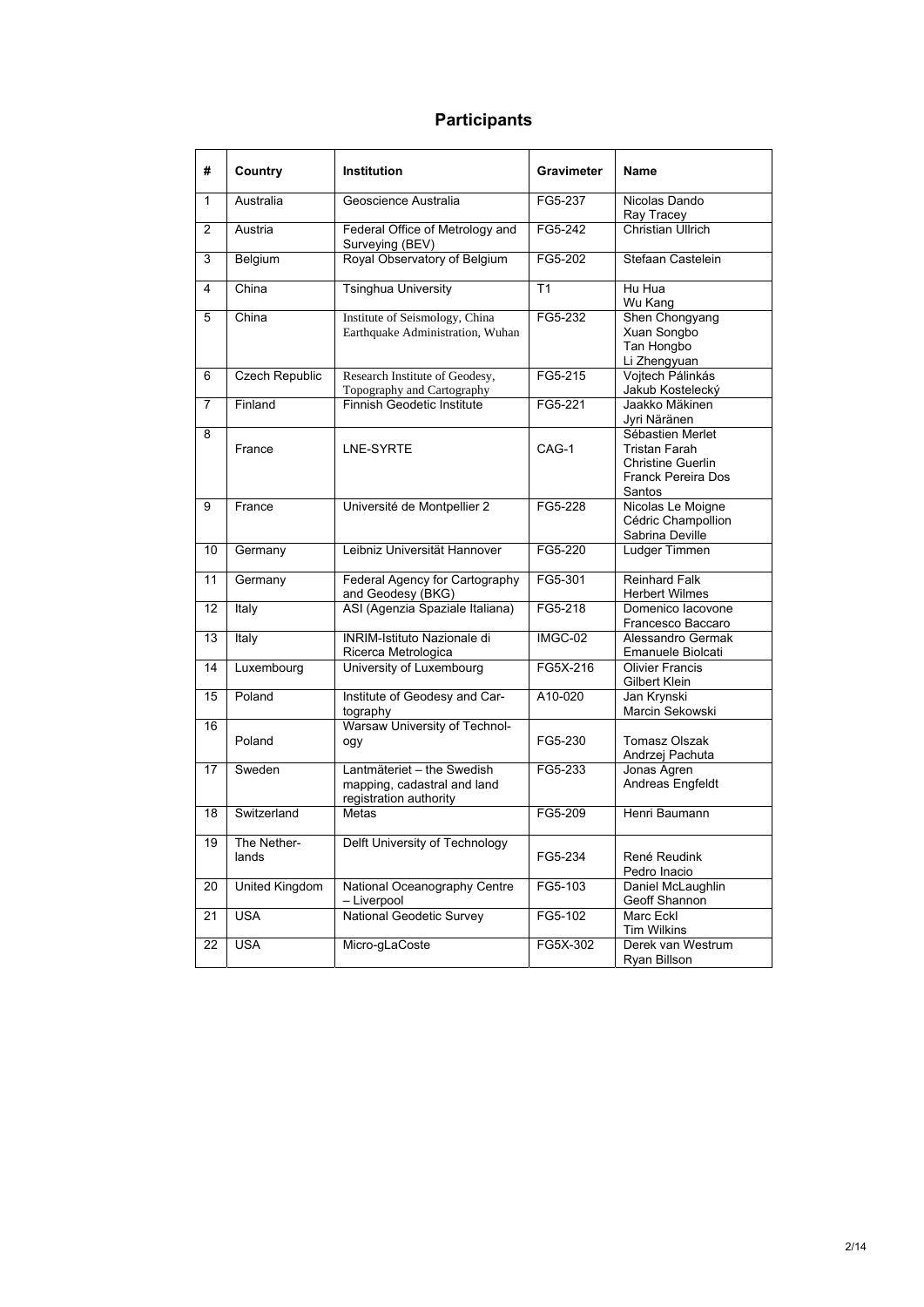## **1. Introduction**

The European Comparison of Absolute Gravimeters, ECAG 11, was held in the Underground Laboratory for Geodynamics in Walferdange, Luxembourg in November 2011. The ECAG-2011 is registered as EURAMET project 1186 as well as Key Comparison EURAMET.M.G-K1.

METAS was the Pilot Laboratory under the leadership of Dr. Henri Baumann. Prof. Dr. Olivier Francis, Dr. Christian Rothleitner and Ing. Gilbert Klein from the University of Luxembourg are the members of the local organizing committee.

Before the comparison, the Technical Protocol (TP) based on the document of the ICAG-2009 was presented to the participants. This important document includes the list of the registered participants, a description of the comparison site, the timetable of the measurements, and a standardized excel table to express the uncertainty of the gravimeters. The TP also specifies the data processing as well as the reporting of the results. The final version of the TP was approved by all the participants the 15th of September 2011.

The report is based on the EURMATE.M.GK1 Draft B report the has been approved by all participants. It includes a description of the Walferdange Underground Laboratory for Geodynamics where the comparison took place, the list of the participants, the absolute gravity measurements, the measurement strategy, a section on the self-attraction and laser beam diffraction corrections, the data processing, the results, and links with previous comparisons. In the conclusion, we also propose some recommendations for future comparisons.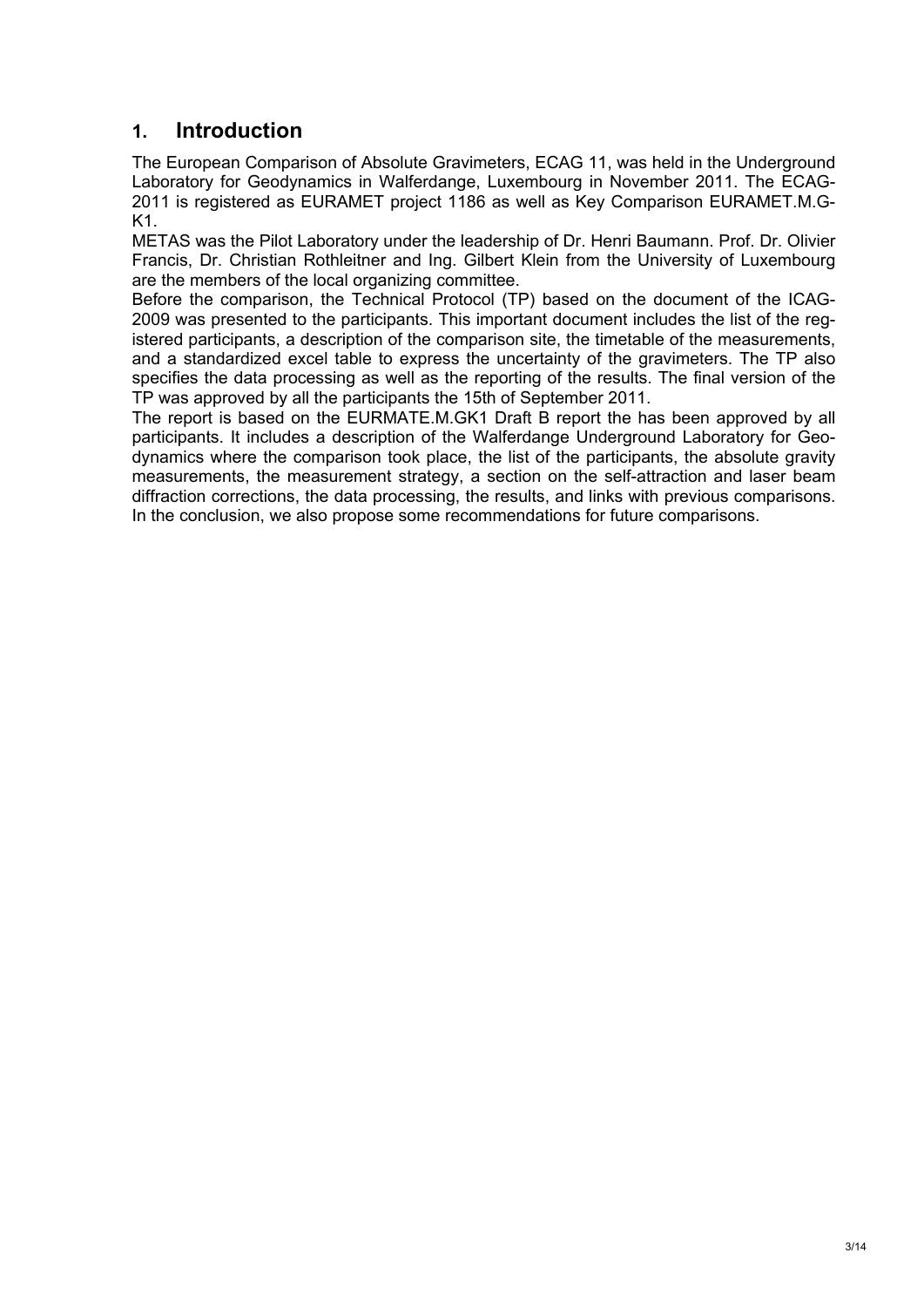# **2. List of participants**

The list of the participants is given in Table 1. The majority of the participants are from European countries. However, the comparison was also open to non-European countries to ensure a link between other regional comparisons organized in other parts of the world. In total, 22 absolute gravimeters were compared including 6 different types of instruments. The number of FG5 free-fall gravimeters is dominant. However, one atomic gravimeter (CAG-1), one rise-and-fall gravimeter (IMGC-02) as well as a new free-fall prototype from China (T1) were present.

Overall, 6 teams from National Metrology Institutes (NMI) or Designated Institutes (DI) were participating to the ECAG11.

| Table 1. Participants to ECAG-2011 (NMI = National Metrology Institutes; DI = Designated |  |  |  |
|------------------------------------------------------------------------------------------|--|--|--|
| Institutes).                                                                             |  |  |  |

| #              | <b>Country</b>       | <b>Institution</b>                                                                  | <b>Gravimeter</b> | <b>NMI or DI</b> | Operator(s)                                                                                                 |
|----------------|----------------------|-------------------------------------------------------------------------------------|-------------------|------------------|-------------------------------------------------------------------------------------------------------------|
| $\mathbf{1}$   | Australia            | Geoscience Australia                                                                | FG5-237           | NO.              | Nicolas Dando<br>Ray Tracey                                                                                 |
| 2              | Austria              | Federal Office of Metrology and<br>Surveying (BEV)                                  | FG5-242           | <b>YES</b>       | Christian Ullrich                                                                                           |
| 3              | Belgium              | Royal Observatory of Belgium                                                        | FG5-202           | <b>NO</b>        | Stefaan Castelein                                                                                           |
| $\overline{4}$ | China                | <b>Tsinghua University</b>                                                          | T1                | <b>NO</b>        | Hu Hua<br>Wu Kang                                                                                           |
| 5              | China                | Institute of Seismology, China<br>Earthquake Administration, Wuhan                  | FG5-232           | <b>NO</b>        | Shen Chongyang<br>Xuan Songbo<br>Tan Hongbo<br>Li Zhengyuan                                                 |
| 6              | Czech Republic       | Research Institute of Geodesy,<br>Topography and Cartography                        | FG5-215           | <b>YES</b>       | Vojtech Pálinkás<br>Jakub Kostelecký                                                                        |
| 7              | Finland              | Finnish Geodetic Institute                                                          | FG5-221           | <b>YES</b>       | Jaakko Mäkinen<br>Jyri Näränen                                                                              |
| 8              | France               | LNE-SYRTE                                                                           | CAG-1             | <b>YES</b>       | Sébastien Merlet<br><b>Tristan Farah</b><br><b>Christine Guerlin</b><br><b>Franck Pereira Dos</b><br>Santos |
| 9              | France               | Université de Montpellier 2                                                         | FG5-228           | NO.              | Nicolas Le Moigne<br>Cédric Champollion<br>Sabrina Deville                                                  |
| 10             | Germany              | Leibniz Universität Hannover                                                        | FG5-220           | <b>NO</b>        | Ludger Timmen                                                                                               |
| 11             | Germany              | Federal Agency for Cartography<br>and Geodesy (BKG)                                 | FG5-301           | <b>NO</b>        | <b>Reinhard Falk</b><br><b>Herbert Wilmes</b>                                                               |
| 12             | Italy                | ASI (Agenzia Spaziale Italiana)                                                     | FG5-218           | <b>NO</b>        | Domenico lacovone<br>Francesco Baccaro                                                                      |
| 13             | Italy                | <b>INRIM-Istituto Nazionale di</b><br>Ricerca Metrologica                           | IMGC-02           | <b>YES</b>       | Alessandro Germak<br>Emanuele Biolcati                                                                      |
| 14             | Luxembourg           | University of Luxembourg                                                            | FG5X-216          | $\overline{NO}$  | <b>Olivier Francis</b><br>Gilbert Klein                                                                     |
| 15             | Poland               | Institute of Geodesy and Car-<br>tography                                           | A10-020           | $\overline{NO}$  | Jan Krynski<br>Marcin Sekowski                                                                              |
| 16             | Poland               | Warsaw University of Technol-<br>ogy                                                | FG5-230           | NO.              | Tomasz Olszak<br>Andrzej Pachuta                                                                            |
| 17             | Sweden               | Lantmäteriet - the Swedish<br>mapping, cadastral and land<br>registration authority | FG5-233           | <b>NO</b>        | Jonas Agren<br>Andreas Engfeldt                                                                             |
| 18             | Switzerland          | Metas                                                                               | FG5-209           | <b>YES</b>       | Henri Baumann                                                                                               |
| 19             | The Nether-<br>lands | Delft University of Technology                                                      | FG5-234           | NO.              | René Reudink<br>Pedro Inacio                                                                                |
| 20             | United Kingdom       | National Oceanography Centre<br>- Liverpool                                         | FG5-103           | <b>NO</b>        | Daniel McLaughlin<br>Geoff Shannon                                                                          |
| 21             | <b>USA</b>           | <b>National Geodetic Survey</b>                                                     | FG5-102           | <b>NO</b>        | Marc Eckl<br>Tim Wilkins                                                                                    |
| 22             | <b>USA</b>           | Micro-gLaCoste                                                                      | FG5X-302          | <b>NO</b>        | Derek van Westrum<br>Ryan Billson                                                                           |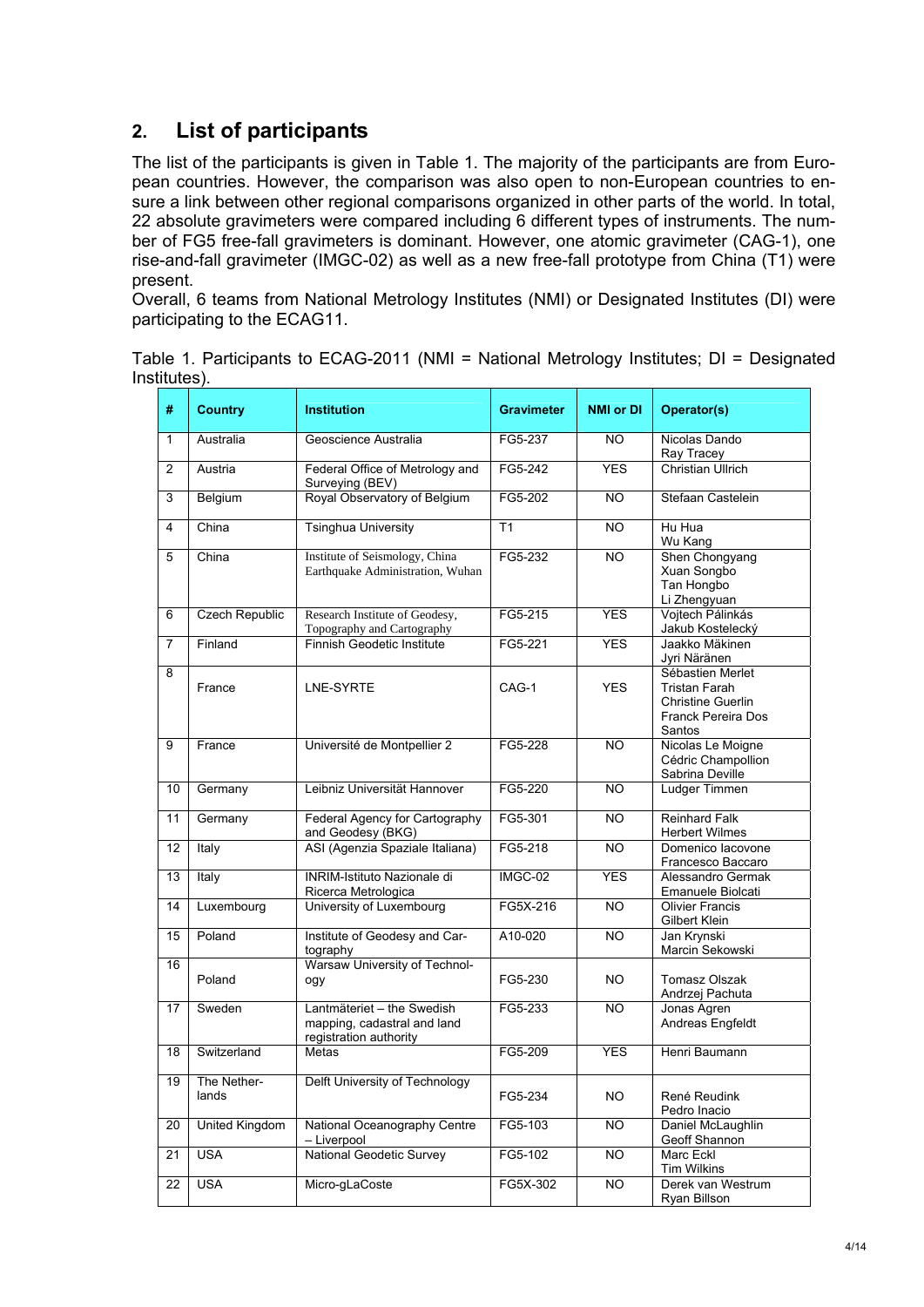#### **3. Site description**

The comparison was held in the Underground Laboratory for Geodynamics in Walferdange. This specially designed laboratory, dedicated to the comparison of absolute gravimeters, was built in 1999. The laboratory lies 100 meters below the surface at a distance of 300 m from the entrance to an abandoned mine. To transport the 350 kilograms of equipment (the typical weight of an absolute gravimeter and its peripherals) over the 300 meters to the laboratory, electric golf carts were used. The carts travel on a smooth concrete surface to avoid vibrations.

The WULG is environmentally stable (i.e. constant temperature and humidity within the laboratory), and is extremely well isolated from anthropogenic noise. It has the power and space requirements able to accommodate 15 instruments operating simultaneously (Figure 1). In addition, the mine is equipped with the Superconducting Gravimeter OSG-CT040 which continuously measures the variations of the acceleration due to gravity with a precision of 5  $(nm/s<sup>2</sup>)<sup>2</sup>/Hz.$ 



**Figure 1**: Sketch of the underground laboratory allowing for the simultaneous set up of 15 gravimeters (40 m length and 3.6 m wide) and the superconducting gravimeter OSG-CT040.

The vertical gravity gradients were measured with Scintrex spring relative gravimeters at each site for the previous comparisons, ECAG-2003 (Francis and van Dam, 2006) and ECAG-2007 (Francis et al., 2010). A month before ECAG-2011, Tomas Volarik re-measured the gradients at 3 sites. As the new results were consistent with the old ones (the errors bars overlapped), we did not re-measure the 12 other sites. The values of the vertical gravity gradients of the previous comparisons (Table 1) were re-used.

The observed tidal parameters (Table 2) were estimated from 4 years of continuous measurements of the superconducting gravimeter OSG-CT040 installed in a room next to the comparison site (at less than 20 meters). It was calibrated with an uncertainty of 10-4 using an absolute gravimeter.

The OSG-CT040 also provided continuous observations of the time changes of the acceleration due to gravity. It is used to monitor geophysical gravity changes that could happen during the comparison. It also allowed us to link the measurements performed a few weeks or even months after the official time schedule of the comparison.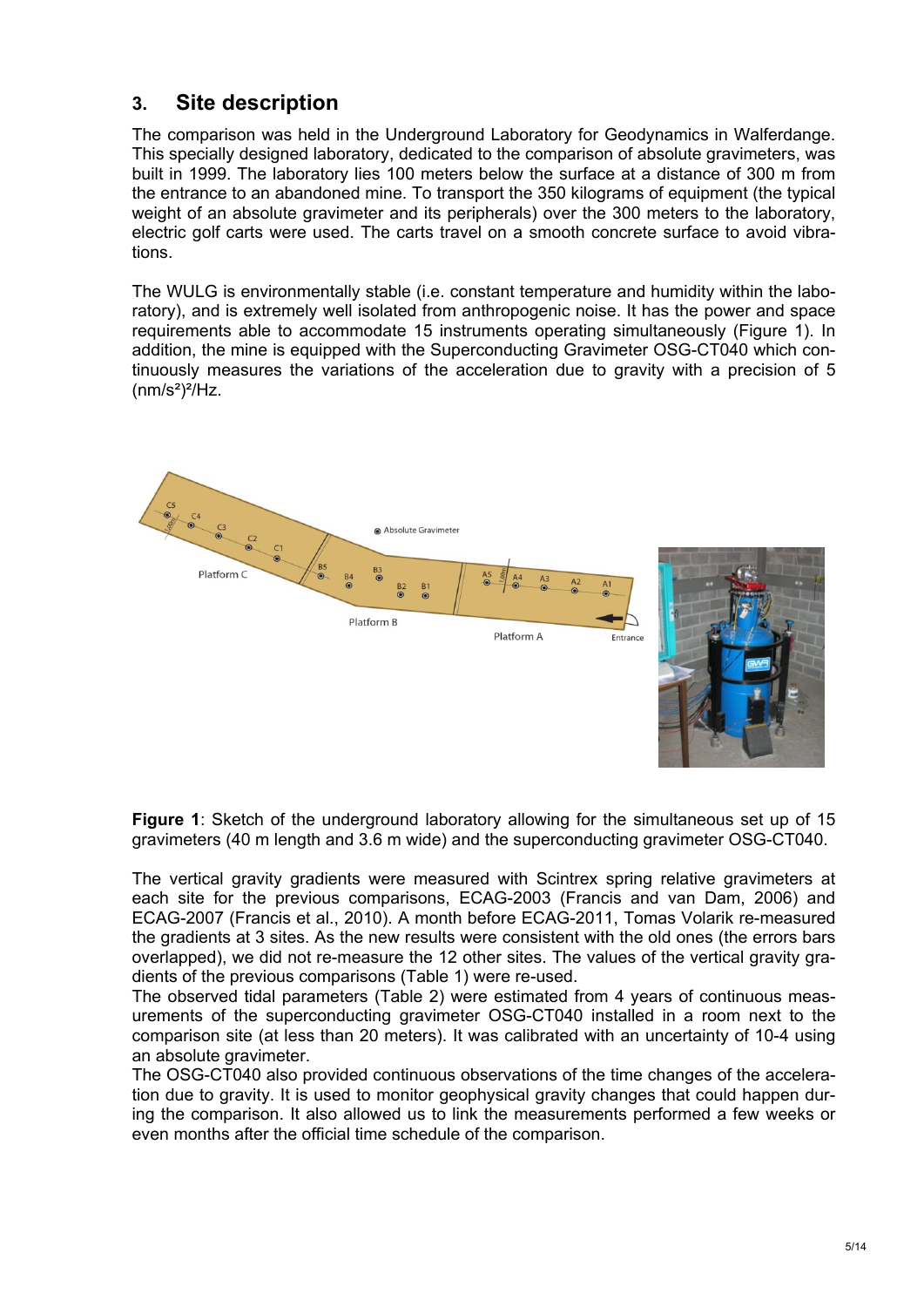| <b>Site</b>    | Vertical gravity gradient/ |
|----------------|----------------------------|
|                | µGal/m                     |
| A <sub>1</sub> | $-289.7+2.0$               |
| A2             | $-271.5+1.9$               |
| A3             | -262.0±2.0                 |
| A4             | $-267.7 \pm 2.3$           |
| Α5             | $-262.9+2.3$               |
| Β1             | $-288.1 \pm 1.9$           |
| B2             | $-277.6 \pm 2.0$           |
| B3             | -274 6+1 8                 |
| B4             | -264.5±2.0                 |
| Β5             | -267.7±2.0                 |
| C1             | $-275.7+1.9$               |
| C2             | $-273.0 \pm 1.7$           |
| C3             | $-271.9 \pm 1.0$           |
| C4             | -261.6±1.0                 |
| C <sub>5</sub> | $-264.2 \pm 1.0$           |

**Table 1**: Vertical gravity gradients at the 15 gravity stations inside the WULG (taken from Francis and van Dam, 2006).

**Table 2**: Observed tidal parameters for the Walferdange Underground Laboratory for Geodynamics from 4 years of continuous observations with the superconducting gravimeter OSG-CT040.

| <b>Wave</b>     | Start frequency/ | End frequency/ | <b>Amplitude Fac-</b> | Phase Lead/ |
|-----------------|------------------|----------------|-----------------------|-------------|
|                 | cpd              | cpd            | tor                   | degree      |
| DC              | 0.000000         | 0.000001       | 1.00000               | 0.0000      |
| Long Period     | 0.000002         | 0.249951       | 1.16000               | 0.0000      |
| $\mathsf{Q}_1$  | 0.721500         | 0.906315       | 1.14218               | $-1.4047$   |
| O <sub>1</sub>  | 0.921941         | 0.940487       | 1.15001               | 0.1310      |
| $M_1$           | 0.958085         | 0.974188       | 1.16448               | 1.1522      |
| $K_1$           | 0.989049         | 1.011099       | 1.13628               | 0.3612      |
| $J_1$           | 1.013689         | 1.044800       | 1.17370               | 0.8380      |
| OO <sub>1</sub> | 1.064841         | 1.216397       | 1.17638               | 4.7836      |
| 2N <sub>2</sub> | 1.719381         | 1.872142       | 1.12839               | 3.3773      |
| $N_2$           | 1.888387         | 1.906462       | 1.18419               | 3.5318      |
| M <sub>2</sub>  | 1.923766         | 1.942754       | 1.19031               | 2.5519      |
| L <sub>2</sub>  | 1.958233         | 1.976926       | 1.19620               | 2.7367      |
| S <sub>2</sub>  | 1.991787         | 2.182843       | 1.19406               | 1.1885      |
| $M_3$           | 2.753244         | 3.081254       | 1.05599               | 0.0000      |
| $M_4$           | 3.791964         | 3.937897       | 1.05000               | 0.0000      |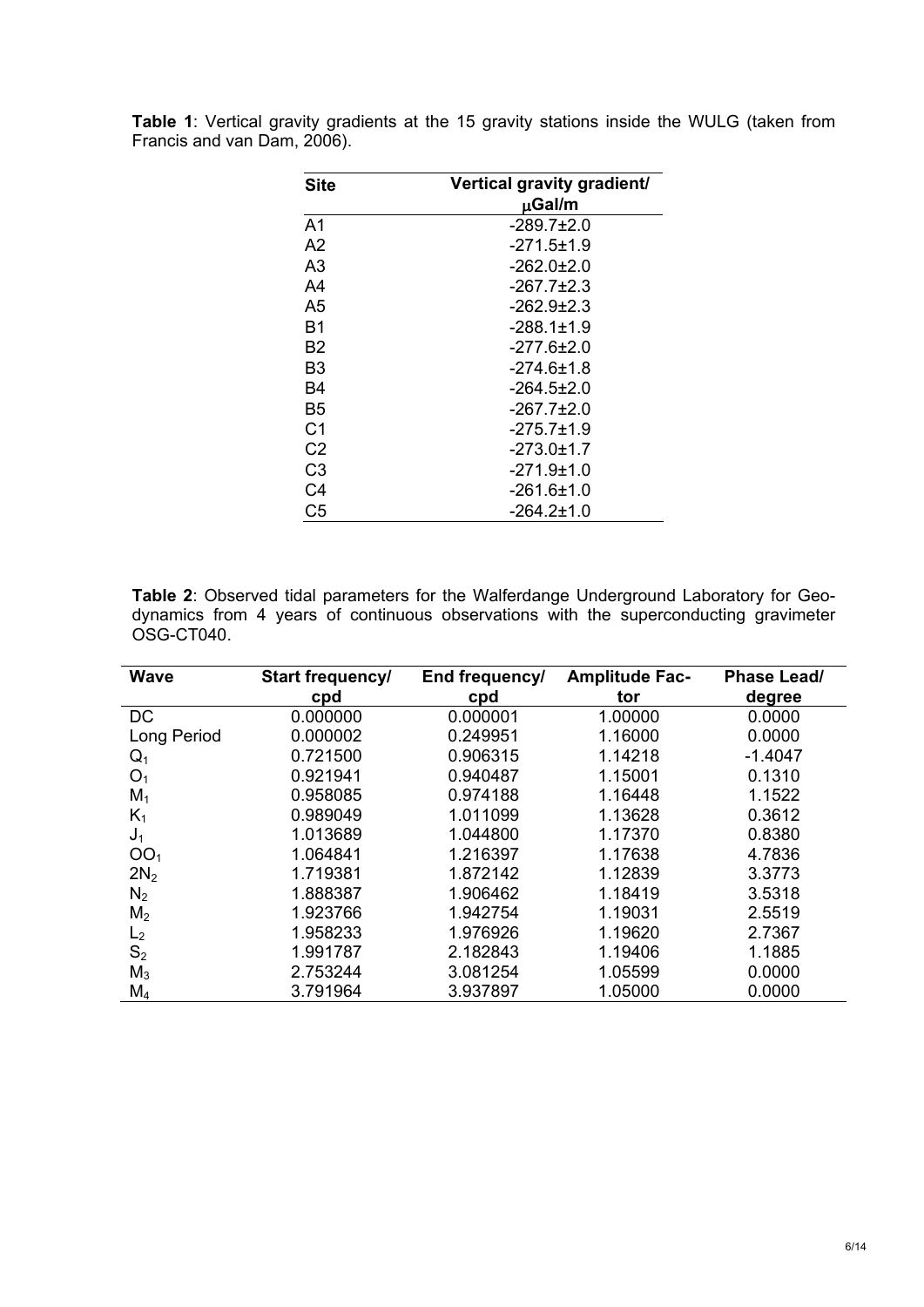#### **4. Raw absolute gravity measurements**

The raw Absolute Gravity (AG) measurement is the mean free-fall acceleration at the reference height corrected for:

- the gravimetric Earth tides including the oceanic attraction and loading effects. The corrections are made according to Resolution 16 of the 18th General Assembly of the IAG 1983 to obtain "zero-tide" values for gravity (IERS, 2003);
- the atmospheric attraction and loading effects using an admittance factor of -0.3 µgal/hPa on the difference between atmospheric pressure of a standard model and the local air pressure measurement;
- the polar motion effects estimated from the pole position as published by the Earth Rotation and Reference Systems Service (IERS).

The operators were responsible for processing their own gravity data. They submitted the final g-values for all the measured sites at 1.3 m above the benchmark, their associated mean set standard deviations, and their uncertainties which contain all the known instrumental uncertainties plus the site dependent uncertainty. The reported time of the measurement is the average of the times of the observations contributing to the measurement.

A detailed form for describing the uncertainty budget of an absolute gravimeter was provided to each of the participating groups in the TP. The form was prepared for the ICAG-2009 (CCM Working Group on Gravity and IAG Study Group on Comparison of Absolute Gravimeters, 2009) and described the "unified" uncertainty budget of absolute gravimeters.

The 65 AG measurements from the 22 absolute gravimeters over the 15 stations are listed in Table 3. In addition to the g-values, their associated mean set standard deviation and combined uncertainty were requested. The first one is computed directly from the observations. It is the standard deviation of the averaged set-values. The second one, the combined uncertainty, is estimated by each operator according to the instructions of the TP approved by all the participants before the comparison.

**Table 3**: List of all the raw AG measurements (uncorrected for the self-attraction and diffraction corrections): σ is the mean set standard deviation and u is the uncertainty declared by the participants. The gravity change as measured by the Superconducting Gravimeter (SG) is given in the last column. This value has been calculated by averaging the SG observations over the same time window as each AG measurement session.

| Date       | Time           | Gravimeter | <b>Site</b>    | #Sets/<br>#Drops | g @1.30 m<br>/µGal | $\sigma$<br>/µGal | u<br>/µGal | SG data<br>/µGal |
|------------|----------------|------------|----------------|------------------|--------------------|-------------------|------------|------------------|
| 2-3 Nov.   | $19:14 - 7:19$ | A10-020    | C <sub>4</sub> | 26/120           | 980963953.3        | 2.2               | 10.5       | $-0.9$           |
| $3-4$ Nov. | 18:01 - 7:06   | A10-020    | <b>B1</b>      | 28/120           | 980964064.9        | 1.7               | 10.5       | $-1.0$           |
| 5 Nov.     | $7:09 - 7:32$  | A10-020    | C <sub>3</sub> | 8/120            | 980963955.6        | 2.4               | 10.5       | $-0.2$           |
| 28-31 Oct. | 17:46 - 7:01   | CAG-01     | C <sub>2</sub> | 1/282000         | 980963961.2        | 0.2               | 4.8        | $-0.2$           |
| $1-2$ Nov. | $18:36 - 7:33$ | CAG-01     | A5             | 1/104000         | 980964195.7        | 0.3               | 4.9        | $-0.4$           |
| $2-3$ Nov. | $18:27 - 7:15$ | CAG-01     | A2             | 1/102400         | 980964225.3        | 0.4               | 5.0        | $-0.9$           |
| 8-9 Nov.   | 17:00 - 7:16   | FG5-102    | A <sub>1</sub> | 15/100           | 980964229.9        | 0.3               | 1.8        | 0.1              |
| 9-10 Nov.  | 12:00 - 8:08   | FG5-102    | <b>B1</b>      | 21/100           | 980964076.5        | 0.2               | 1.8        | 0.2              |
| 10-11 Nov. | $16:00 - 8:08$ | FG5-102    | C <sub>1</sub> | 17/100           | 980963951.8        | 0.2               | 1.8        | 0.6              |
| 8-9 Nov.   | $17:00 - 8:33$ | FG5-103    | A2             | 16/200           | 980964223.8        | 0.8               | 1.8        | 0.1              |
| 9-10 Nov.  | $12:00 - 7:33$ | FG5-103    | <b>B2</b>      | 20/200           | 980964076.3        | 1.0               | 1.8        | 0.2              |
| 10-11 Nov. | 11:00 - 9:00   | FG5-103    | C <sub>2</sub> | 22/200           | 980963954.4        | 1.3               | 1.8        | 0.5              |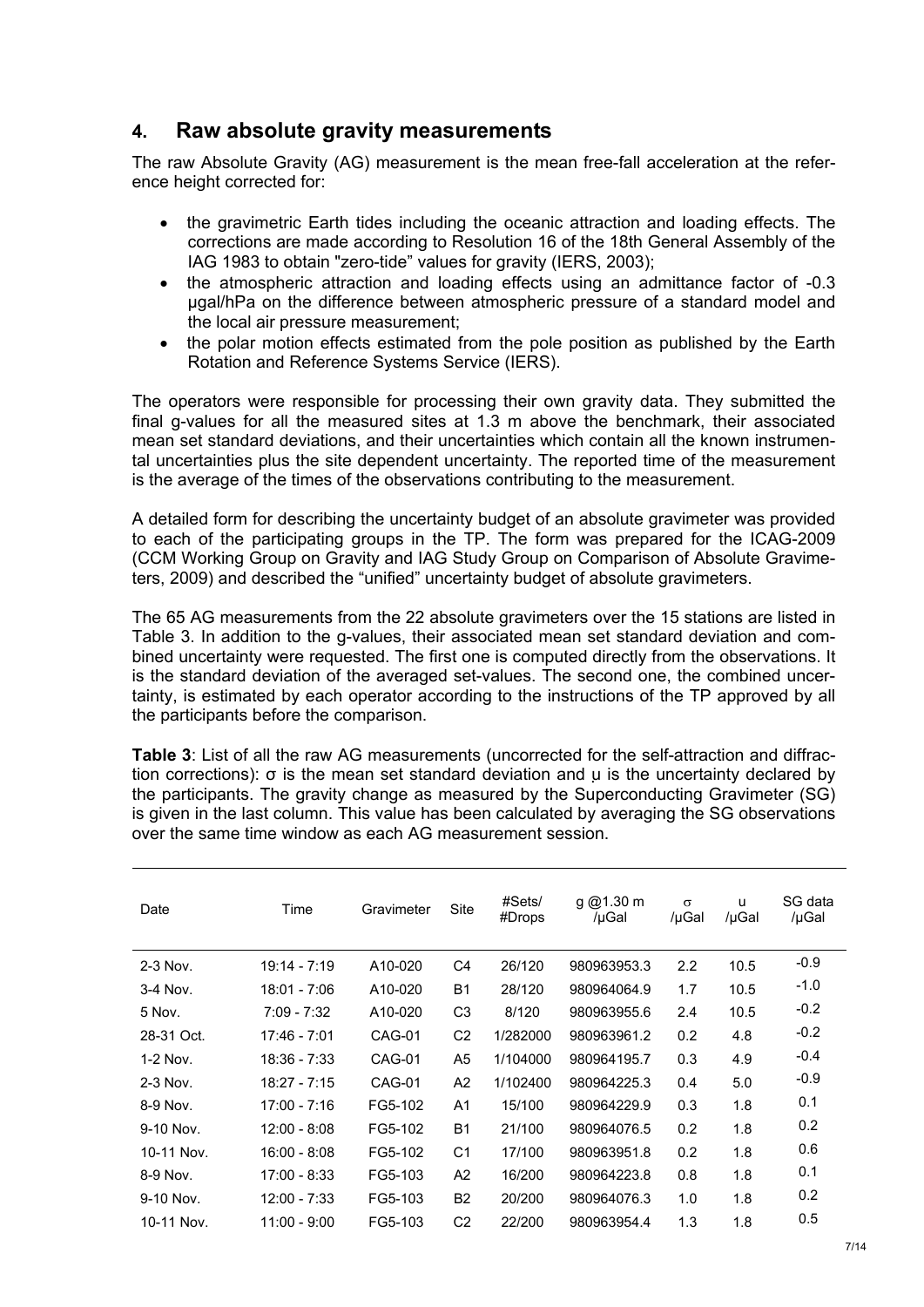| 8-9 Nov.      | $16:30 - 7:30$ | FG5-202  | A3             | 16/100 | 980964217.0 | 1.3 | 2.1 | 0.1    |
|---------------|----------------|----------|----------------|--------|-------------|-----|-----|--------|
| 9-10 Nov.     | 15:00 - 7:00   | FG5-202  | B <sub>3</sub> | 17/100 | 980964077.5 | 1.3 | 2.1 | 0.2    |
| 7-8 Nov.      | $20:00 - 9:00$ | FG5-202  | C <sub>3</sub> | 13/100 | 980963956.4 | 1.2 | 2.1 | 0.4    |
| 8-9 Nov.      | $9:34 - 6:44$  | FG5-209  | <b>B1</b>      | 28/100 | 980964082.9 | 0.5 | 1.9 | 0.2    |
| 9-10 Nov.     | $9:52 - 6:53$  | FG5-209  | C <sub>5</sub> | 28/100 | 980963945.6 | 0.5 | 1.9 | 0.2    |
| 10 Nov.       | $9:47 - 16:46$ | FG5-209  | A <sub>2</sub> | 15/100 | 980964221.6 | 0.5 | 1.9 | 0.4    |
| 8-9 Nov.      | 10:59 - 7:25   | FG5-215  | A5             | 21/150 | 980964191.0 | 0.2 | 2.3 | 0.2    |
| 9-10 Nov.     | 11:00 - 7:25   | FG5-215  | B <sub>5</sub> | 21/150 | 980964055.2 | 0.2 | 2.3 | 0.2    |
| 10-11 Nov.    | $10:00 - 9:30$ | FG5-215  | C5             | 15/150 | 980963949.3 | 0.1 | 2.3 | 0.5    |
| 8-9 Nov.      | 18:24 - 5:34   | FG5-218  | B4             | 12/120 | 980964069.2 | 1.3 | 1.8 | 0.1    |
| 9-10 Nov.     | 18:30 - 5:40   | FG5-218  | C <sub>3</sub> | 12/120 | 980963952.5 | 1.4 | 1.9 | 0.2    |
| 10-11 Nov.    | 17:42 - 4:52   | FG5-218  | A <sub>5</sub> | 12/120 | 980964187.8 | 1.9 | 1.9 | 0.5    |
| 2-3 Nov.      | 19:00 - 6:38   | FG5-220  | B <sub>2</sub> | 24/50  | 980964075.8 | 1.4 | 2.1 | $-0.9$ |
| 3-4 Nov.      | 19:00 - 14:14  | FG5-220  | C <sub>2</sub> | 12/100 | 980963954.5 | 2.4 | 2.1 | $-1.0$ |
| 4-5 Nov.      | 18:52 - 6:30   | FG5-220  | A5             | 24/50  | 980964189.7 | 1.9 | 2.1 | $-0.5$ |
| 8-9 Nov.      | 16:20 - 7:58   | FG5-221  | A4             | 32/50  | 980964198.6 | 0.2 | 2.6 | 0.1    |
| 9-10 Nov.     | 18:02 - 7:40   | FG5-221  | B4             | 28/50  | 980964070.2 | 0.2 | 2.6 | 0.3    |
| 10-11 Nov.    | $17:33 - 8:11$ | FG5-221  | C4             | 30/50  | 980963954.1 | 0.3 | 2.6 | 0.6    |
| 8-9 Nov.      | $13:35 - 8:05$ | FG5-228  | C <sub>1</sub> | 38/120 | 980963958.3 | 0.7 | 1.9 | 0.2    |
| 9-10 Nov.     | $10:28 - 5:58$ | FG5-228  | A <sub>2</sub> | 40/120 | 980964221.6 | 0.9 | 1.9 | 0.2    |
| 10-11 Nov.    | $9:55 - 7:25$  | FG5-228  | B <sub>5</sub> | 43/120 | 980964055.6 | 1.0 | 1.9 | 0.5    |
| 8-9 Nov.      | 18:30 - 7:50   | FG5-230  | B <sub>2</sub> | 14/125 | 980964064.5 | 1.9 | 1.9 | 0.1    |
| 9-10 Nov.     | $18:10 - 7:30$ | FG5-230  | C <sub>1</sub> | 14/125 | 980963945.2 | 1.3 | 1.9 | 0.3    |
| 10-11 Nov.    | 17:40 - 7:00   | FG5-230  | A <sub>3</sub> | 14/125 | 980964201.8 | 1.6 | 1.9 | 0.5    |
| 9-10 Nov.     | 18:59 - 2:04   | FG5-232  | A4             | 15/100 | 980964199.3 | 0.6 | 2.0 | 0.2    |
| 10 Nov.       | 10:42 - 16:58  | FG5-232  | B <sub>2</sub> | 13/100 | 980964073.8 | 0.6 | 2.0 | 0.4    |
| 10-11 Nov.    | 19:01 - 06:46  | FG5-232  | C <sub>3</sub> | 24/100 | 980963950.3 | 0.5 | 1.9 | 0.6    |
| 8-9 Nov.      | 16:37 - 7:45   | FG5-233  | C4             | 31/50  | 980963958.5 | 0.3 | 2.4 | 0.1    |
| 9-10 Nov.     | $13:37 - 7:45$ | FG5-233  | A <sub>5</sub> | 36/50  | 980964193.5 | 0.3 | 2.4 | 0.2    |
| 10-11 Nov.    | $12:37 - 7:45$ | FG5-233  | B <sub>3</sub> | 39/50  | 980964081.2 | 0.2 | 2.4 | 0.5    |
| 1-2 Dec.      | $20:30 - 3:39$ | FG5-234  | A1             | 15/100 | 980964233.2 | 1.1 | 2.0 | 0.1    |
| 29-30 Nov.    | $21:30 - 4:47$ | FG5-234  | C4             | 15/100 | 980963954.5 | 1.6 | 2.0 | 0.0    |
| 30 Nov -1Dec. | $21:30 - 4:39$ | FG5-234  | B5             | 15/100 | 980964055.3 | 1.1 | 2.0 | $-0.2$ |
| 2-3 Nov.      | 19:00 - 7:00   | FG5-237  | B <sub>3</sub> | 24/100 | 980964074.6 | 2.4 | 1.9 | $-0.9$ |
| 3-4 Nov.      | 19:00 - 7:00   | FG5-237  | C1             | 24/100 | 980963956.6 | 1.6 | 1.8 | $-1.0$ |
| 4 Nov.        | 13:30 - 20:00  | FG5-237  | C5             | 13/100 | 980963947.2 | 1.2 | 1.8 | $-0.9$ |
| 30 Oct - 1    |                |          |                |        |             |     |     | $-0.6$ |
| Nov.          | $14:33 - 8:15$ | FG5-242  | B5             | 45/100 | 980964053.9 | 1.3 | 2.7 | $-0.5$ |
| 1-2 Nov.      | $11:07 - 8:07$ | FG5-242  | B4             | 43/100 | 980964067.7 | 1.2 | 2.6 | $-0.9$ |
| 2-3 Nov.      | 16:32 - 8:32   | FG5-242  | A3             | 33/100 | 980964215.5 | 1.5 | 2.8 | $-0.9$ |
| 2-3 Nov.      | 18:37 - 13:49  | FG5-301  | B4             | 23/150 | 980964064.5 | 0.5 | 2.1 | $-1.0$ |
| 3-4 Nov.      | $15:03 - 8:27$ | FG5-301  | B <sub>3</sub> | 20/150 | 980964070.8 | 1.2 | 2.1 | $-0.6$ |
| 4-5 Nov.      | 13:28 - 7:47   | FG5-301  | A <sub>2</sub> | 22/150 | 980964219.9 | 0.8 | 2.1 | 0.2    |
| 9-10 Nov.     | 17:44 - 4:44   | FG5X-216 | A3             | 12/200 | 980964215.3 | 1.0 | 2.0 | 0.5    |
| 10-11 Nov.    | 16:17 - 3:18   | FG5X-216 | <b>B1</b>      | 12/200 | 980964088.1 | 0.9 | 2.0 | 0.1    |
| 8-9 Nov.      | $19:08 - 6:08$ | FG5X-216 | C <sub>2</sub> | 12/200 | 980963954.7 | 1.6 | 2.0 |        |
| 9-10 Nov.     | $12:00 - 6:00$ | FG5X-302 | A1             | 36/100 | 980964231.9 | 0.2 | 2.1 | 0.2    |
| 10-11 Nov.    | $12:00 - 6:00$ | FG5X-302 | B4             | 36/100 | 980964064.9 | 0.4 | 2.1 | 0.5    |
| 6-7 Nov.      | $12:00 - 6:00$ | FG5X-302 | C <sub>5</sub> | 70/100 | 980963946.2 | 0.3 | 2.1 | 0.4    |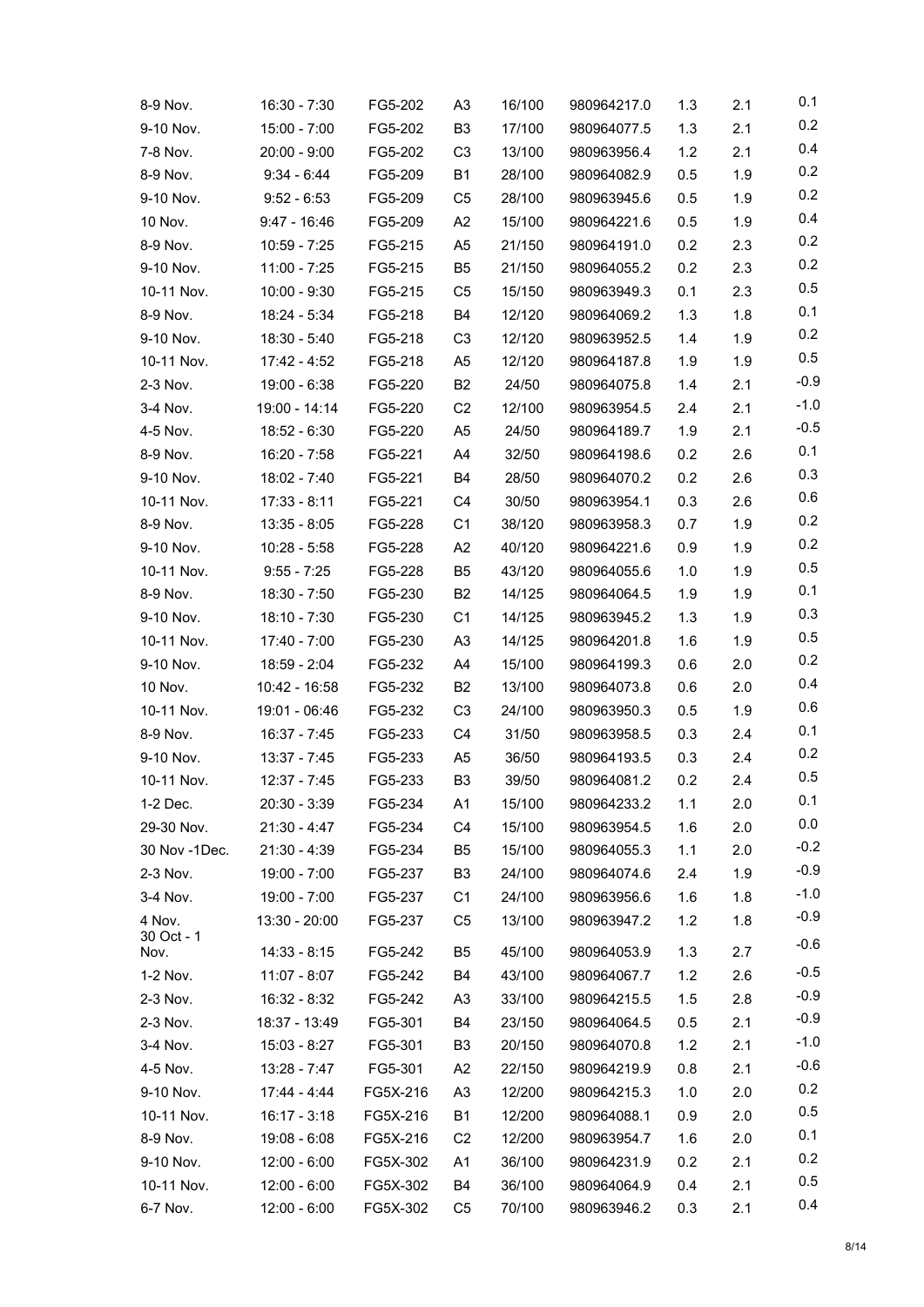| 3 Nov.             | $11:32 - 15:59$ | IMGC02 | C5 | 1/252 | 980963940.7 | 17  | 4.3 | $-1.0$ |
|--------------------|-----------------|--------|----|-------|-------------|-----|-----|--------|
| $3-4$ Nov.         | 18:49 - 8:35    | IMGC02 | C4 | 1/754 | 980963944.9 | 0.9 | 4.1 | $-1.0$ |
| 31 Oct - 1<br>Nov. | 17:00 - 1:30    | T-1    | C2 | 18/16 | 980963955.4 | 0.7 | 5.9 | $-0.7$ |
| $1-2$ Nov.         | $20:45 - 8:45$  | T-1    | Β5 | 25/16 | 980964056.8 | 1.2 | 6.0 | $-0.4$ |
| 5-6 Nov.           | $19:15 - 5:45$  | T-1    | C3 | 22/16 | 980963957.6 | 0.9 | 6.0 | 0.1    |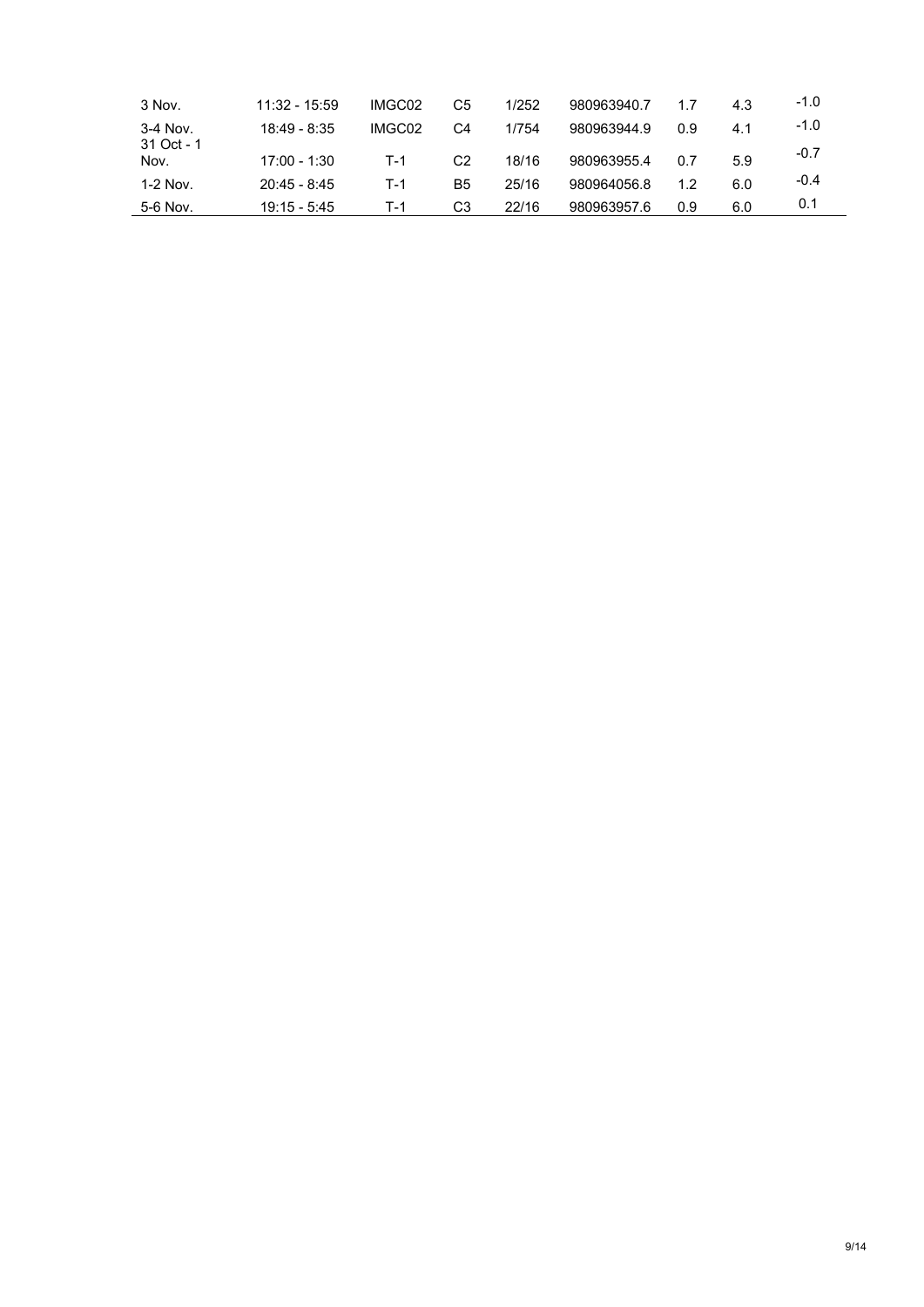### **5. Measurement strategy**

All 15 gravity sites (5 on 3 different platforms) were used during the comparison. Each gravimeter measured at three sites. However, the data for the B2 site from the IMGC-02 were removed from the comparison as the operators detected a problem during the data processing causing a systematic error.

The schedule was arranged in such a way that two instruments did not measure twice at the same site. In addition, the program has been optimized in such a way that each station was measured by 2 to 5 gravimeters. Each gravimeter occupied the same stations as at least 8 other gravimeters.

The comparison was organized in two consecutive sessions. The first one took place between the 2nd to the 5th of November 2011 with 9 gravimeters. This first group includes the atomic gravimeter (CAG-1) as it needs more room and time to operate. In fact, the CAG-1 started the measurements as earlier as the 28th of October 2011. The second session with 13 gravimeters started the 8th of November 2011 and finished the 11th of November 2011.

## **6. Self attraction and beam diffraction correction**

In the TP, the participants were asked to provide the g-values and their associated uncertainties without applying corrections for the self-attraction of the gravimeter and for the diffraction of the laser beam. The operators were also asked to submit an estimate for these two corrections. Only 8 teams - including all the KC participants – provided this information (Table 4). For those (all FG5s and A-10) who did not give an estimate, the corrections provided by the manufacturer were adopted (van Westrum and Niebauer, 2003).

It is interesting to note that these two effects almost cancel each other. For most of the gravimeters, the sum is insignificant as its uncertainty if bigger than the effects. However, for a few instruments, this is not the case. It is of the upmost importance to apply these corrections for two reasons: 1. when comparing different types of gravimeters for which the combination of these two corrections is significant (like for the CAG-1, IMGC-02 and T-1); 2. it is better to remove any known systematic error and include its uncertainty in the combined uncertainty.

| <b>Gravimeter</b> | <b>Self-attraction correc-</b><br>tion<br>/µGal | <b>Diffraction correction</b><br>/µGal | <b>Total correction</b><br>/µGal |
|-------------------|-------------------------------------------------|----------------------------------------|----------------------------------|
| CAG-01            | $-1.3 \pm 0.1$                                  | $-0.05 \pm 0.02$                       | $-1.3 \pm 0.1$                   |
| FG5-209           | $-1.3 \pm 1.0$                                  | $+2.5 \pm 1.0$                         | $+1.2 \pm 1.4$                   |
| FG5-215           | $-1.8 \pm 0.3$                                  | $+1.6 \pm 0.7$                         | $-0.2 \pm 0.8$                   |
| FG5-221           | $-1.1 \pm 0.2$                                  | $+1.4 \pm 0.3$                         | $+0.3 \pm 0.4$                   |
| FG5-242           | $-1.3 \pm 0.1$                                  | $+1.0 \pm 0.1$                         | $-0.3 \pm 0.1$                   |
| FG5X-302          | $-1.4 \pm 0.5$                                  | $+1.2 \pm 0.5$                         | $-0.2 \pm 0.7$                   |
| IMGC-02           | $+0.6 + 0.1$                                    | $+5.2 \pm 0.5$                         | $+5.8 \pm 0.5$                   |
| $T-1$             | $-2.0 \pm 0.5$                                  | $+4.2 \pm 0.8$                         | $+2.2 \pm 0.9$                   |
| A-10 and FG5s     | $-1.4 \pm 0.5$                                  | $+1.2 \pm 0.5$                         | $-0.2 \pm 0.7$                   |

**Table 4**: Corrections for the effects of the self-attraction of the gravimeters and of the diffraction of the laser beam.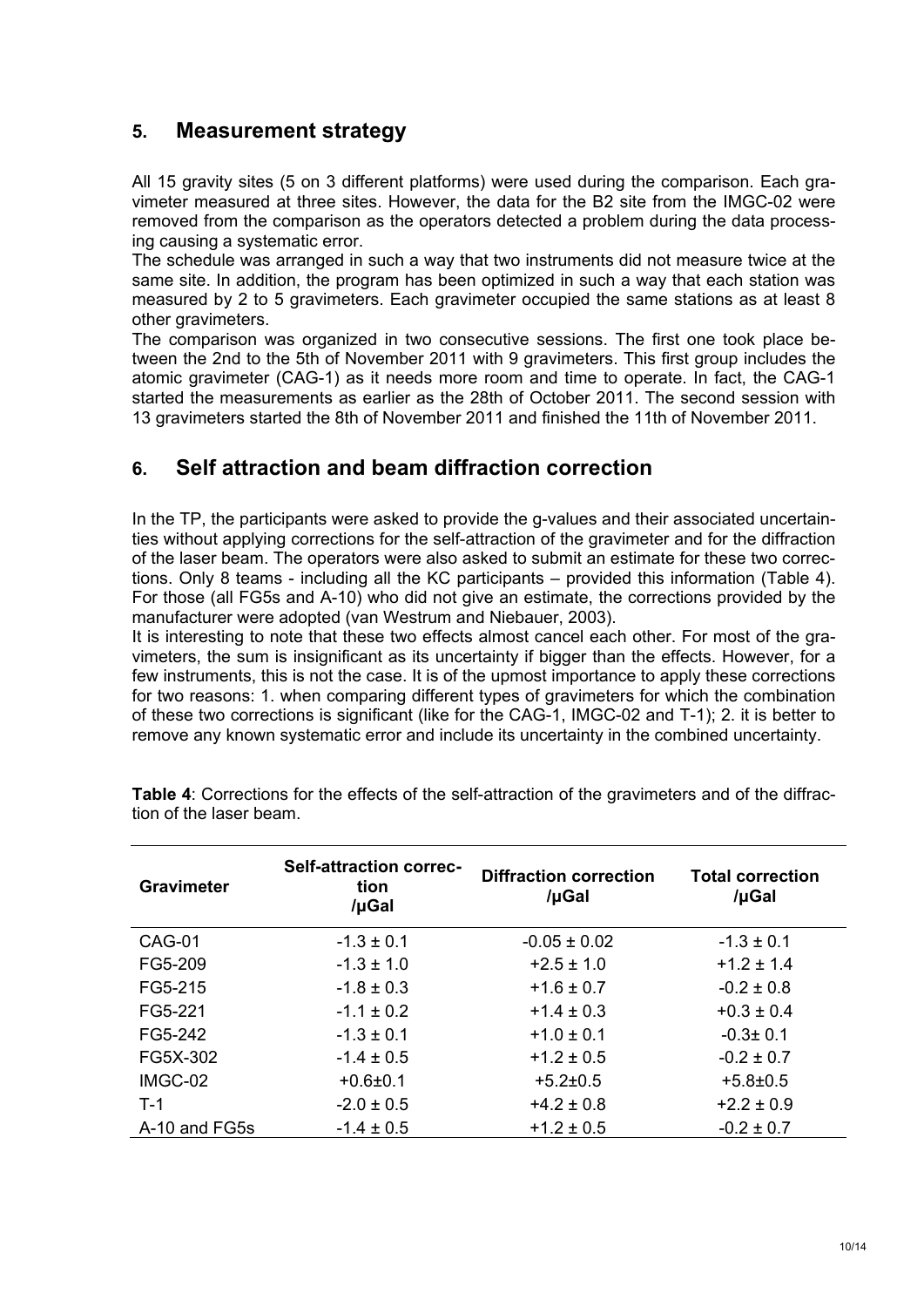#### **7. Data processing**

As each gravimeter measured at only three of the 15 sites, the g-values cannot be directly compared. For ECAG-2011, the procedure used in the 2007 comparison in Walferdange (Francis et al., 2010) and in the NACAG-2010 (Schmerge et al., 2011) was adopted. A global weighted least-square adjustment is performed using as input the g-values given by the operators and the associated expanded uncertainties. The associated expanded uncertainty is the combination of the experimental standard deviation with the combined instrumental and site uncertainties multiplied by the coverage factor k=2 (Guide to the Expression of Uncertainty in Measurement, 1995). These are the weights (strictly speaking the inverse square of the uncertainties) of the gravity observations in the least-square adjustment. The outputs are the g-value at each site and the bias (or Degree of Equivalence (DoE)) for each instrument including their expanded uncertainties U. The following observation equation was formed:

$$
g_{ik}=g_k+\delta_i+\epsilon_{ik}
$$

with the condition  $\sum_i \delta_i = 0$ 

where  $g_{ik}$  is the gravity value at the site k given by the instrument i,  $g_k$  is the adjusted gravity value at the site k or the site dependent Comparison Reference Value (CRV), δi the systematic error or the bias (i.e. DoE) of gravimeter i (which is assumed to be constant during the comparison) and  $\varepsilon_{ik}$  the stochastic error. The additional condition insures that the problem is well posed and numerically stable. It is worth noting that there would be infinite sets of solutions without this condition. Indeed, adding the same constant to each bias would also provide a solution.

#### **8. Results**

The results presented in this section include all the gravimeters (except the FG5-230) that participated in the comparison. All the g-values from the KC gravimeters were corrected for the self-attraction and laser beam diffraction corrections as well as for the observed geophysical gravity changes with the SG. In order to constrain the KC solution, the gravity differences between the sites measured by all gravimeters were introduced. Each gravimeter measured at three sites. For each gravimeter, two new observations are formed by taking the gravity differences between the g-value at the first occupied station (referred below as the reference station for that specific gravimeter) and the g-values at the two other stations occupied by the same gravimeter. This procedure eliminates the assumed (by definition) "constant offsets" of the gravimeters. The variances of these new observations are obtained by summing up the variances of g-value at the reference station and of the g-values at the paired station. This simple mathematical operation induces a correlation between the two newly formed observations as the g-value of the reference station is the common reference. As it can be proved easily, the covariance is simply the variance of the g-value at the reference station. The results are presented in Tables 5 and 6 and Figure 2.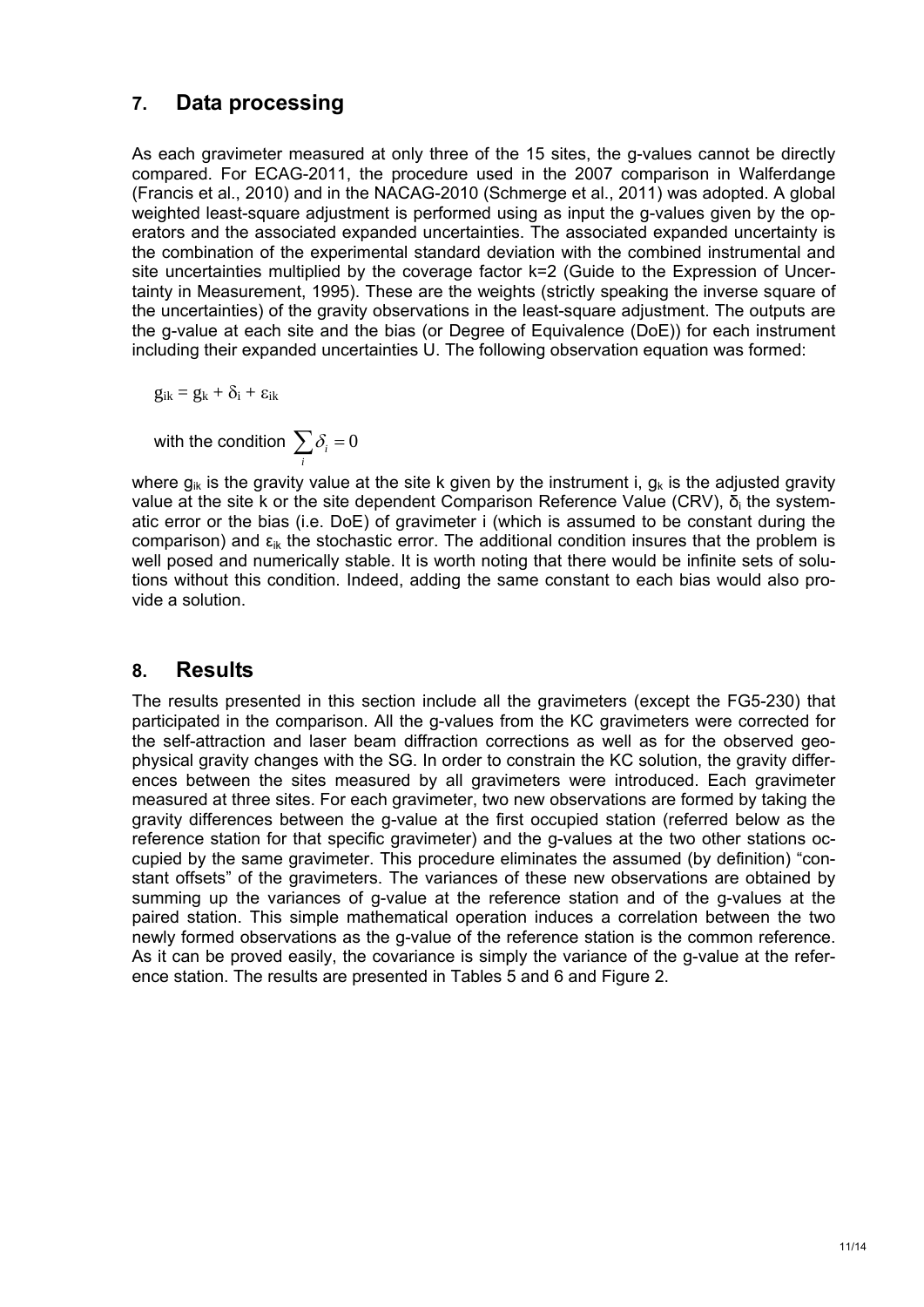**Table 5**: Reference g-values at the all the sites occupied by the gravimeters participating in the KC using the gravity differences between the sites from all gravimeters. The KCRVs are the g-values minus the constant value 98096000.0 µGal, U is the expanded uncertainty.

| <b>Site</b>    |                       | <b>Official Key Comparison Results</b><br>Raw data corrected for self-attraction, diffraction effects and SG observa-<br>tions |  |  |
|----------------|-----------------------|--------------------------------------------------------------------------------------------------------------------------------|--|--|
|                | <b>KCRVs</b><br>/µGal | U<br>/µGal                                                                                                                     |  |  |
| A <sub>1</sub> | 4235.6                | 3.5                                                                                                                            |  |  |
| A2             | 4223.1                | 3.1                                                                                                                            |  |  |
| A3             | 4214.5                | 3.8                                                                                                                            |  |  |
| A4             | 4200.8                | 4.5                                                                                                                            |  |  |
| A <sub>5</sub> | 4189.4                | 3.1                                                                                                                            |  |  |
| <b>B1</b>      | 4084.4                | 3.7                                                                                                                            |  |  |
| B <sub>2</sub> | 4075.4                | 4.0                                                                                                                            |  |  |
| B <sub>3</sub> | 4076.1                | 3.5                                                                                                                            |  |  |
| B4             | 4069.6                | 2.9                                                                                                                            |  |  |
| B <sub>5</sub> | 4055.5                | 3.2                                                                                                                            |  |  |
| C <sub>1</sub> | 3958.4                | 3.7                                                                                                                            |  |  |
| C <sub>2</sub> | 3953.9                | 3.7                                                                                                                            |  |  |
| C <sub>3</sub> | 3952.8                | 3.7                                                                                                                            |  |  |
| C <sub>4</sub> | 3955.1                | 3.5                                                                                                                            |  |  |
| C <sub>5</sub> | 3948.6                | 2.9                                                                                                                            |  |  |



**Figure 2**: Degrees of Equivalence (DoE) of the gravimeters participating in the KC using the gravity differences between the sites from all gravimeters. Absolute measurements corrected for the self-attraction, laser beam diffraction effects and geophysical gravity changes observed with the SG.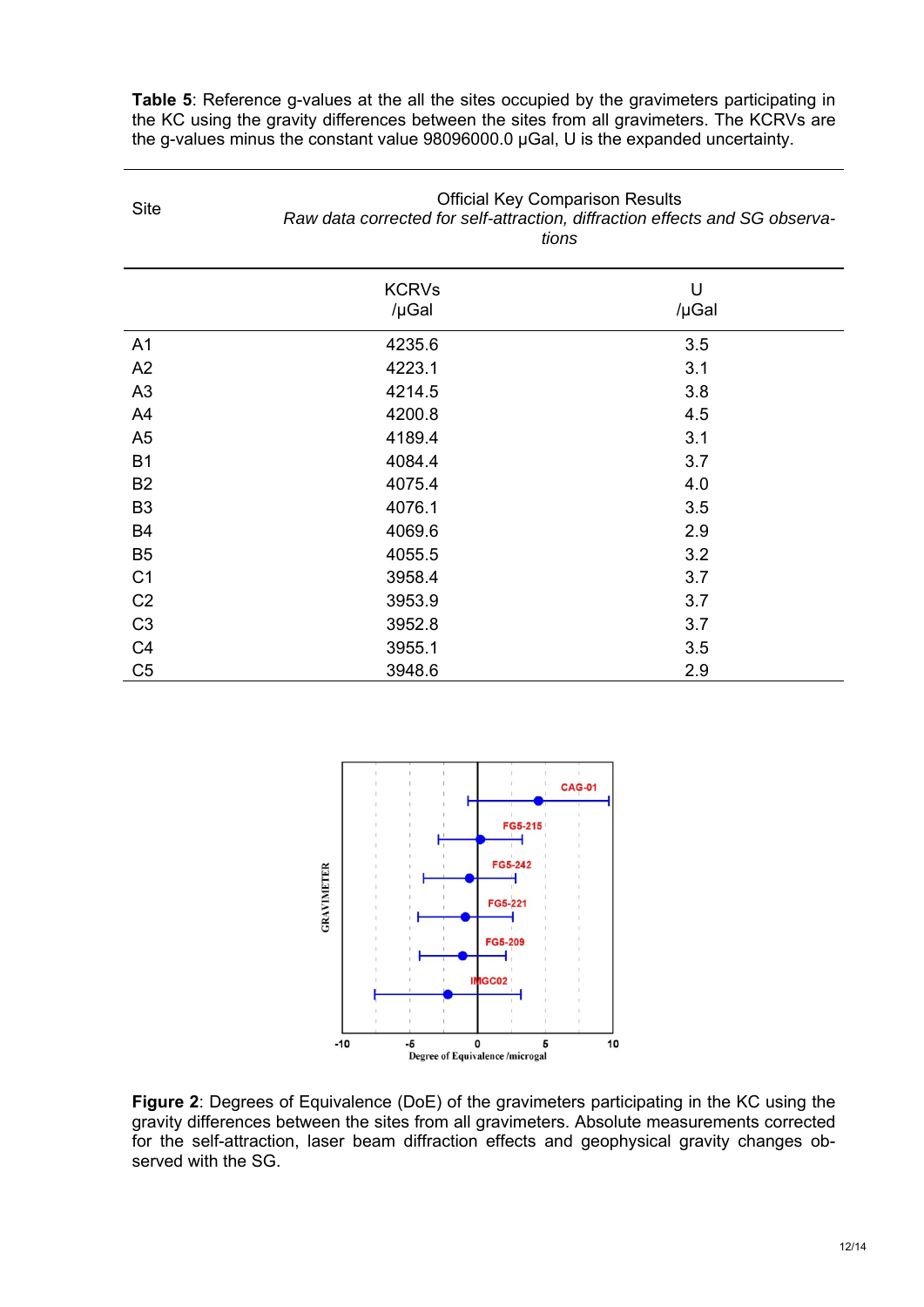| Gravimeter | <b>Official Key Comparison Results</b><br>Raw data corrected for self-attraction, diffraction and SG observations |            |  |  |  |
|------------|-------------------------------------------------------------------------------------------------------------------|------------|--|--|--|
|            | <b>DoE</b><br>/µGal                                                                                               | U<br>/µGal |  |  |  |
| CAG-01     | $+4.5$                                                                                                            | 5.2        |  |  |  |
| FG5-209    | $-1.1$                                                                                                            | 3.2        |  |  |  |
| FG5-215    | $+0.2$                                                                                                            | 3.1        |  |  |  |
| FG5-221    | $-0.9$                                                                                                            | 3.5        |  |  |  |
| FG5-242    | $-0.6$                                                                                                            | 3.4        |  |  |  |
| IMGC02     | $-2.2$                                                                                                            | 5.4        |  |  |  |
| Std Dev    | $+2.3$                                                                                                            | 1.0        |  |  |  |

**Table 6**: Degrees of Equivalence (DoE) of the gravimeters participating in the KC.